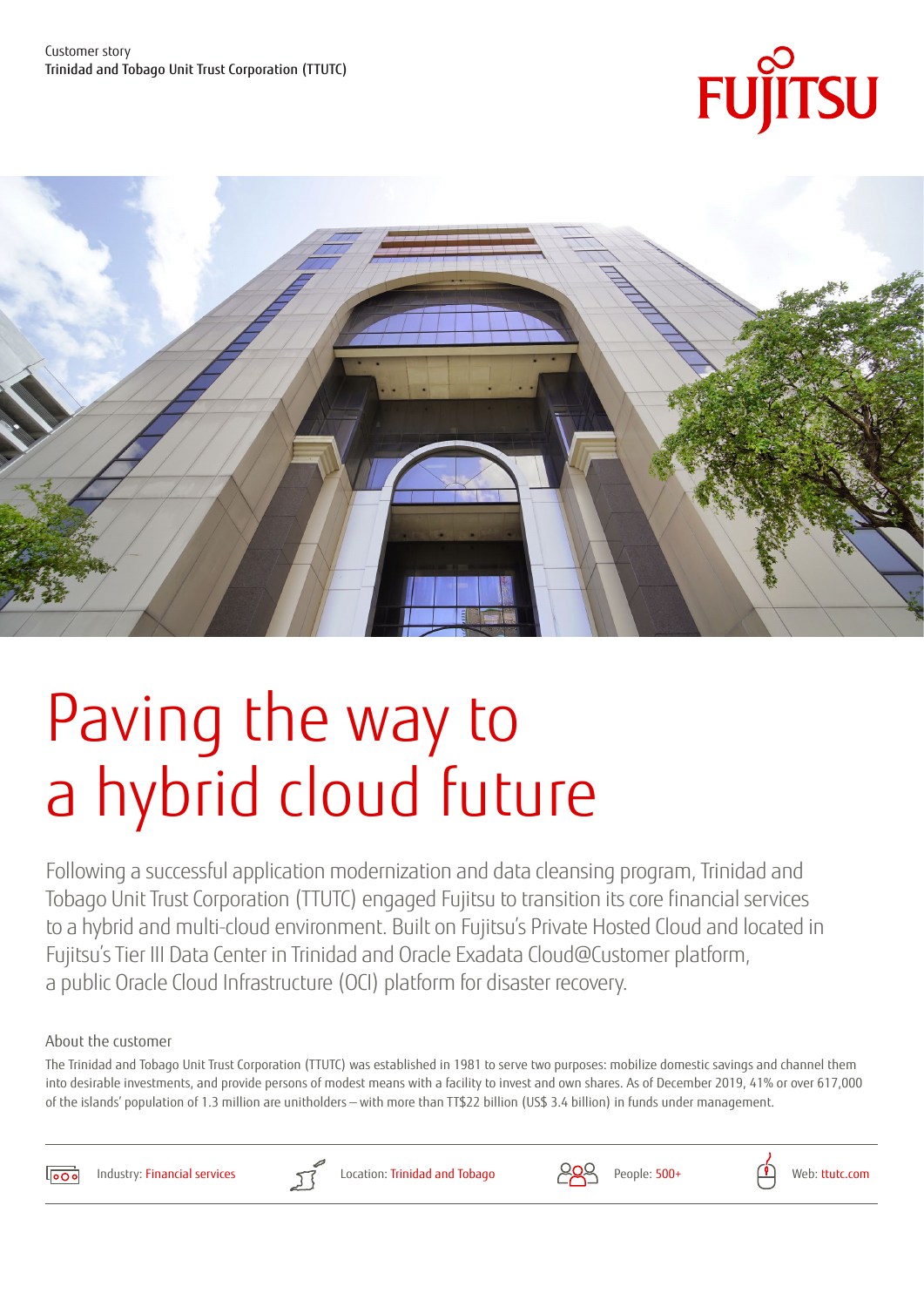

#### Challenge

TTUTC wanted to move away from costly, high-maintenance, and inflexible on-premise data centers and decided to migrate key financial applications to a hybrid and multi-cloud environment.

#### Solution

- Hybrid and multi-cloud solution built on Fujitsu's Private Hosted Cloud
- Located in Fujitsu's Tier III Data Center in Trinidad; Oracle Exadata Cloud@Customer platform; and OCI for disaster recovery

#### **Outcomes**

- High-performance, high-availability, boosts productivity
- Off-island disaster recovery ensures business continuity
- Scalable platform supports future applications and services

#### Modernizing core banking systems

In 2015, TTUTC embarked on a journey of digital transformation, engaging Fujitsu to lead an application modernization and data cleansing initiative. This successfully enabled the bank to upgrade its legacy financial systems and provide accurate, deduplicated records. That, in turn, provided the perfect foundation for the next step: migrating to a hybrid and multi-cloud architecture.

This ambitious project would enable the bank to move away from costly on-premise data centers with significant management overheads, to a more flexible, secure, and responsive environment.

"Other financial institutions were ahead of us when it came to integrating technology, while our 35-year-old legacy system was dead and could no longer support growth or data management requirements," explains Karrian Hepburn Malcolm, VP Sales and Service at TTUTC. "We needed a tech refresh to stay competitive and a hybrid and multi-cloud approach to better serve the business and our customers."

#### Transitioning to a flexible hybrid and multi-cloud environment

Fujitsu won this project by proposing a solution built on Fujitsu's Private Hosted Cloud, located in Fujitsu's Tier III Data Center in Trinidad; Oracle Exadata Cloud@Customer platform; and OCI for disaster recovery. This comprehensively supports TTUTC's new financial application requirements, while providing a digital platform to facilitate future applications.

The new landscape also provides TTUTC with a foundational digital platform for innovation – utilizing an 'As-a-Service' consumption model, which allows TTUTC to 'Pay as you Go and Grow'. This is an important step in the implementation of a wider strategy for digital transformation across TTUTC's business. Now, the bank can deploy innovative applications and services to improve customer experiences, drive organizational efficiency, productivity, and gain insights from a data driven business.

"Fujitsu completed the cloud implementation on-budget and ahead of time because the team understands our business and has years of experience dealing with us," adds Malcolm. "We now have a more efficient, versatile platform with minimal onsite real estate, fully integrated across investment/wealth management, back-office portfolio management, and other areas."